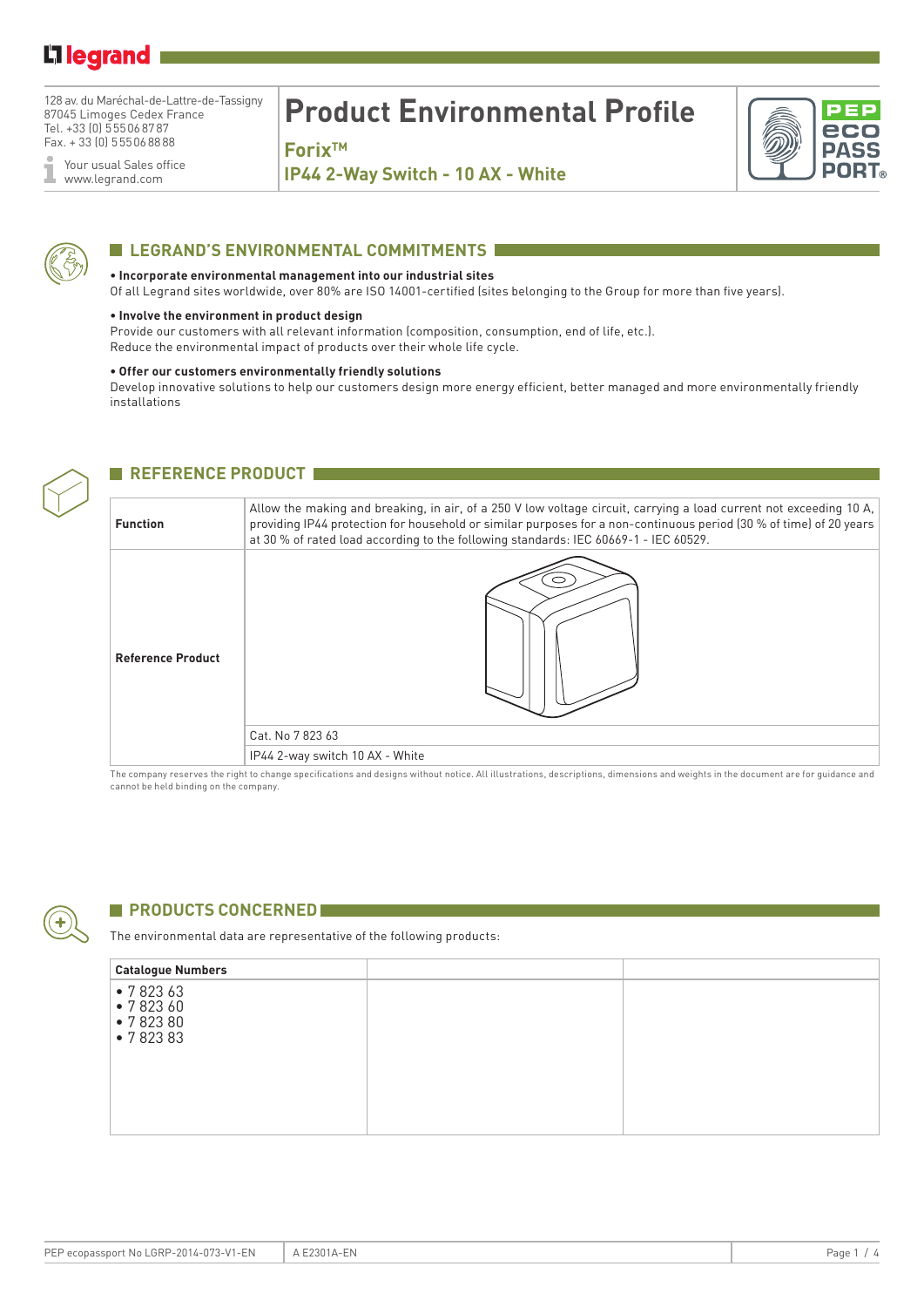128 av. du Maréchal-de-Lattre-de-Tassigny 87045 Limoges Cedex France Tel. +33 (0) 555068787 Fax. + 33 (0) 555068888

Your usual Sales office I www.legrand.com

# **Product Environmental Profile**

**ForixTM** 



**IP44 2-Way Switch - 10 AX - White**



## **CONSTITUENT MATERIALS**

This Reference Product contains no substances prohibited by the regulations applicable at the time of its introduction to the market. It does not contain substances covered by the RoHS Directive (2002/95/EC and its revision 2011/65/EC). It contains none of the 138 candidate list of the REACH regulation dated 19/12/2012.

| Total weight of<br><b>Reference Product</b><br>104 g (with unit packaging) |                |                       |           |                          |      |  |  |  |
|----------------------------------------------------------------------------|----------------|-----------------------|-----------|--------------------------|------|--|--|--|
| Plastics as % of weight                                                    |                | Metals as % of weight |           | Packaging as % of weight |      |  |  |  |
| ABS                                                                        | 65.0 %   Steel |                       | $3.2%$ PE |                          | 5.3% |  |  |  |
| <b>PC</b>                                                                  | 11.5%          | Copper alloys         | 2.1%      | <b>PP</b>                | 0.7% |  |  |  |
| <b>SBS</b>                                                                 | 2.2%           |                       |           |                          |      |  |  |  |
| <b>PP</b>                                                                  | 2.2%           |                       |           |                          |      |  |  |  |
|                                                                            |                |                       |           |                          |      |  |  |  |
| PA                                                                         | $< 0.1 \%$     | Silver alloys         | < 0.1 %   |                          |      |  |  |  |
| <b>Total plastics</b>                                                      | 88.7%          | <b>Total metals</b>   | 5.3%      | <b>Total packaging</b>   | 6.0% |  |  |  |

Estimated recycled material content: 6 % of weight.



Б

#### **MANUFACTURE**

This Reference Product comes from a site that has received ISO 14001 certification.

#### **N** DISTRIBUTION

Products are distributed from logistics centres located with a view to optimize transport efficiency. The Reference Product is therefore transported over an average distance of 1405 km, by road from our warehouse to the local point of distribution into the market in Europe excluding France.

Packaging is compliant with european directive 2004/12/EC concerning packaging and packaging waste. At the packaging end of life, its recycliabilty rate is of 90 % (in % of packaging weight).



#### **N** INSTALLATION

Installation components not delivered with the product are not taken into account.



#### **N** USE *DERIVATE* **Servicing and maintenance:**

Under normal conditions of use, this type of product requires no servicing or maintenance.

#### **Consumable:**

No consumables are necessary to use this type of product.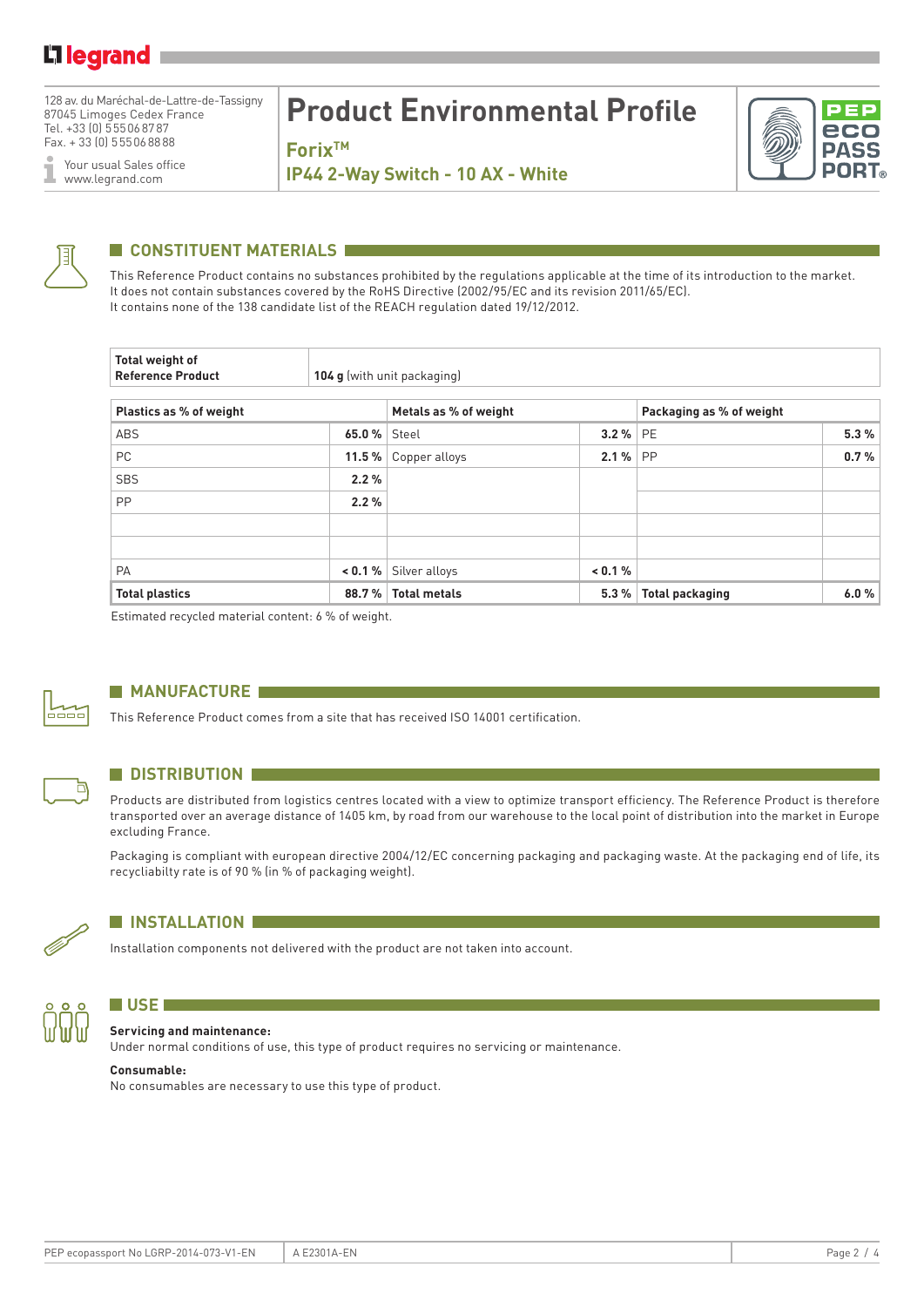## L<sub>legrand</sub>

128 av. du Maréchal-de-Lattre-de-Tassigny 87045 Limoges Cedex France Tel. +33 (0) 555068787 Fax. + 33 (0) 555068888

Your usual Sales office Ĩ www.legrand.com

## **Product Environmental Profile**

**ForixTM** 

**IP44 2-Way Switch - 10 AX - White**



### **END OF LIFE**

Development teams integrate product end-of-life factors in the design phase. Dismantling and sorting of components or materials is made as easy as possible with a view to recycling or failing that, another form of reuse.

#### **• Recyclability rate:**

Calculated using the method described in technical report IEC/TR 62635, the recyclability rate of the product is estimated at 85 %. This value is based on data collected from a technological channel operating on an industrial basis. It does not prejudge the effective use of the channel for electrical and electronic products at the end of their life. Separated into:

- 
- plastic materials (excluding packaging) : 75 % - metal materials (excluding packaging)
- packaging (all types of materials) : 5 %



### **ENVIRONMENTAL IMPACTS**

The evaluation of environmental impacts examines the stages of the Reference Product life cycle: manufacturing, distribution, installation, use and end-of-life. It is representative from products marketed and used in Europe excluding France. The following modelling elements were taken into account:

| Manufacture         | Unit packaging taken into account. As required by the «PEP ecopassport» programme all transport for the manufacturing<br>of the Reference Product, including materials and components, has been taken in account                                                                                                                                                                                                              |
|---------------------|-------------------------------------------------------------------------------------------------------------------------------------------------------------------------------------------------------------------------------------------------------------------------------------------------------------------------------------------------------------------------------------------------------------------------------|
| <b>Distribution</b> | Transport between the last Group distribution centre and an average delivery to the sales area.                                                                                                                                                                                                                                                                                                                               |
| <b>Installation</b> | Installation components not delivered with the product are not taken into account.                                                                                                                                                                                                                                                                                                                                            |
| Use                 | • Under normal conditions of use, this type of product requires no servicing or maintenance.<br>• No consumables are necessary to use this type of product<br>• Product category: passive product.<br>• Use scenario: no continuous operation for 20 years at 30 % of rated load, during 30 % of the time. This modelling duration<br>does not constitute a minimum durability requirement.<br>• Electricity (Europe) - 2005. |
| End of life         | In view of the data avalaible on the date of creation of the document, and in accordance with the requirements of the PCR<br>of the «PEP ecopassport» programme, transport of the Reference Product by road only once, over a distance of 1000 km,<br>to a processing site at end of life was counted.                                                                                                                        |
| Software used       | EIME V5 and its database «Legrand-2012-10-31 version 3» made from the data base «CODDE-2012-07».                                                                                                                                                                                                                                                                                                                              |

ecc **DASS** 

**PORT**